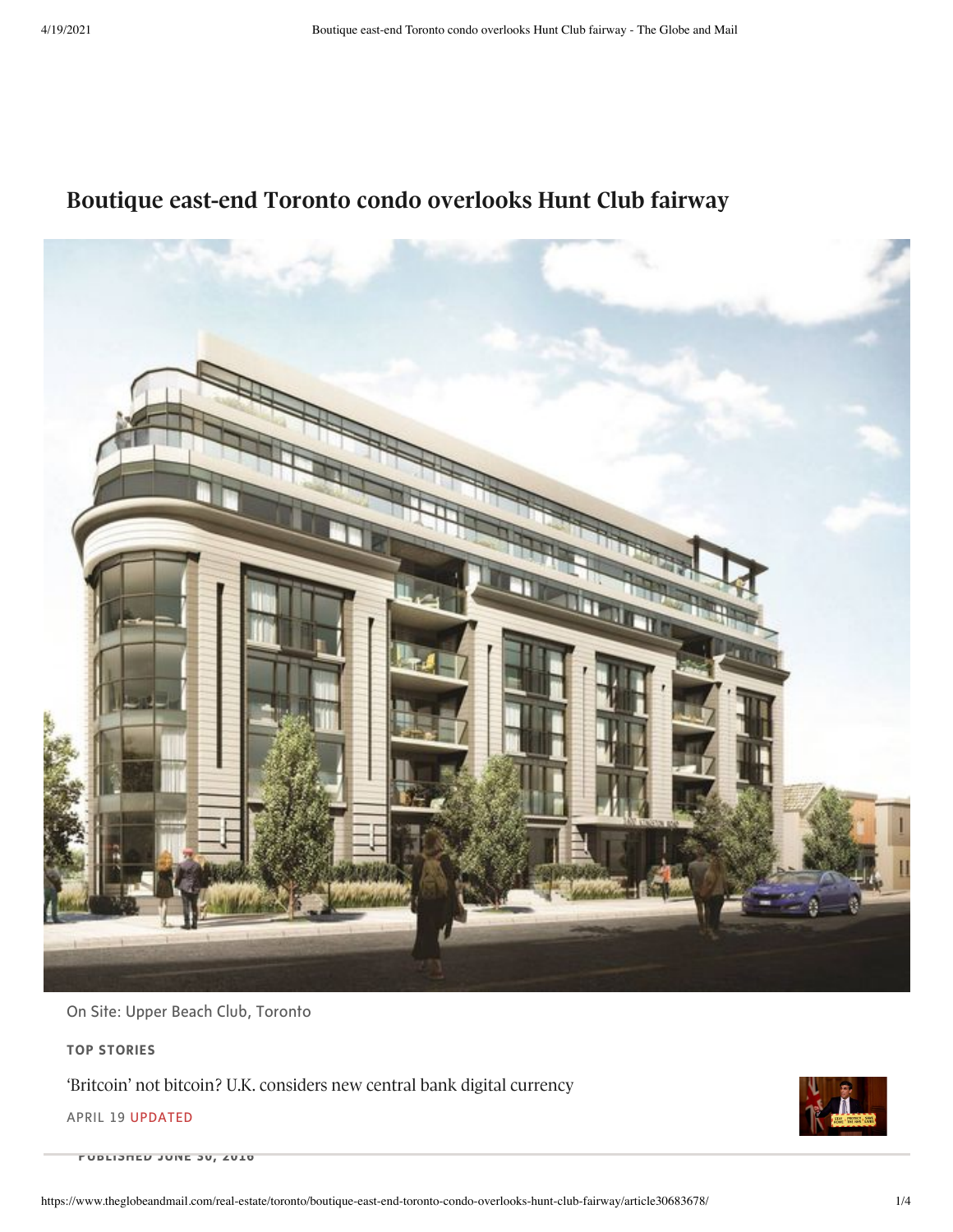4/19/2021 Boutique east-end Toronto condo overlooks Hunt Club fairway - The Globe and Mail

This article was published more than 4 years ago. Some information in it may no longer be current.

 $\bullet$  0 comments  $\bullet$  share  $\bullet$   $\mathbf{A}$  + text size

### **BUILDERS/DEVELOPERS**

Laurier Homes and Mutual Development Corp.

# **SIZE**

680 to 1,846 square feet

#### **PRICE**

Upper \$300,000s to over \$1-million

# **SALES CENTRE**

1572 Kingston Rd., east of Warden Avenue. Open Monday to Wednesday from 1 to 7 p.m.; weekends from noon to 5 p.m.

# **CONTACT**

Phone 416-691-9111 or visit upperbeachclub.com

For the past 15 years, builder Mike Bowering had the luxury of sunny, south-facing exposures and unobstructed sightlines of the lake and a prestigious east-end golf club from his secondfloor office.

But he's happy to give it up for residents of a new mid-rise development his company, Mutual Development Corp., is co-building with Laurier Homes, directly across the street from the Toronto Hunt Club on Lake Ontario.

"We are a boutique condominium, so we're smaller and more intimate, and we overlook the third fairway of the Hunt Club," Mr. Bowering says. "It's really about the only project that

overlooks the golf course and the lake." **TOP STORIES**

'Britcoin' not bitcoin? U.K. considers new central bank digital currency Kingston Rd., at Cornell Avenue, just west of Warden Avenue. APRIL 19 UPDATED

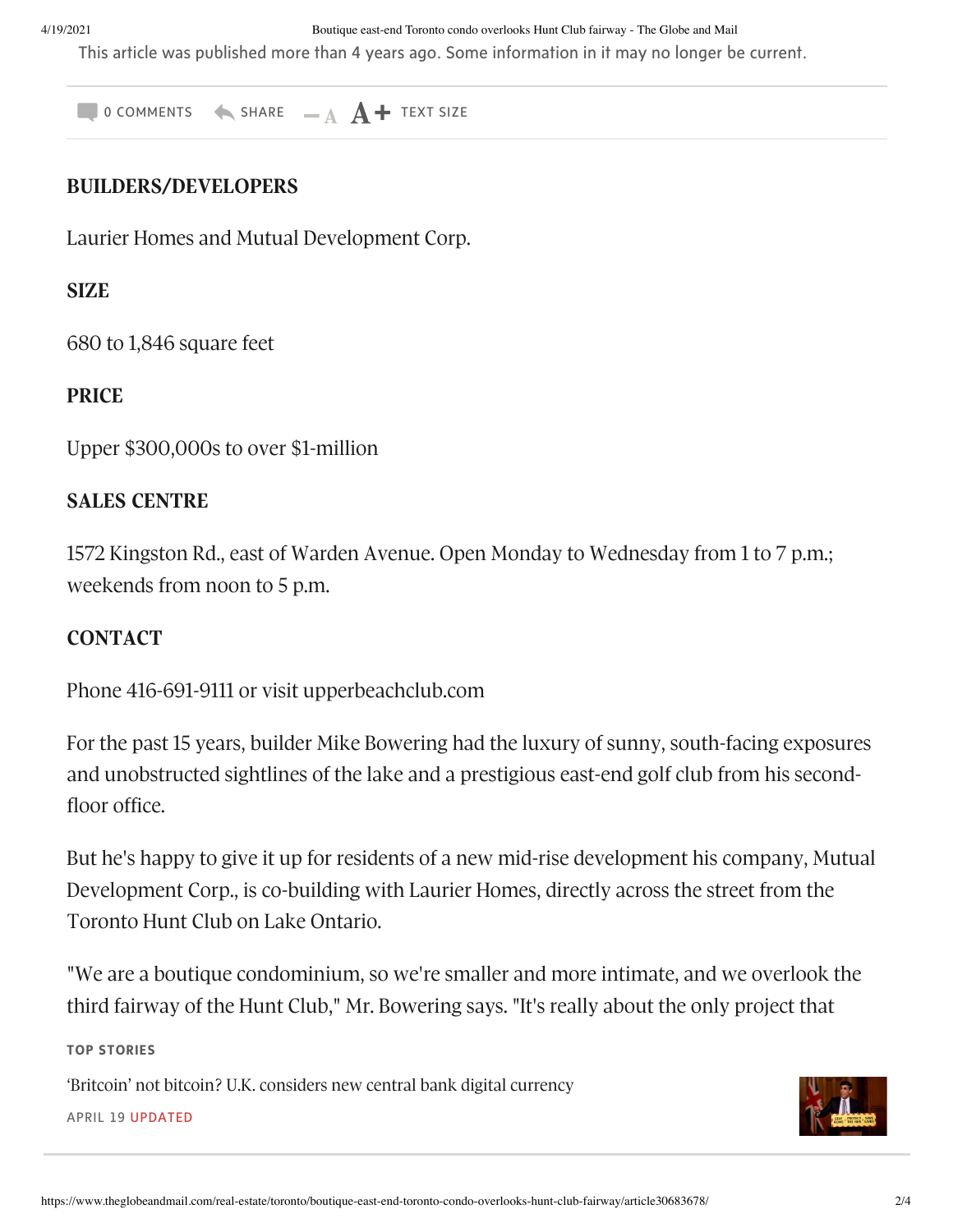"The corner building was the original Honda motorcycle dealership in Canada, and it had a curved window on it … so what we've done is we've rounded out that section of the building to respect that heritage aspect of it," Mr. Bowering notes.

"So those suites there will be gorgeous with big, sweeping, round windows facing the golf course, lake and downtown."

Vistas will also be optimal from private balconies and terraces surrounding the glass, precast and steel building, as well as a shared rooftop party room and wraparound terrace with barbecue, dining and lounging areas.

"It's up on the seventh floor, so that's really going to overlook the lake and be a nice place to have a glass of wine and chill out," Mr. Bowering adds.

Outdoor space will even be accessible from the fitness facility and guest room. "One of the really unique things we have in the building is a guest suite … which not a lot of condos do, especially at our size," Mr. Bowering says.

For additional attractions without the cost of maintaining them, the site is close to social and sporting facilities at the Toronto Hunt Club and two major parks, beaches and marinas.

Independent shops, restaurant and TTC buses also operate along Kingston Road, which is undergoing revitalization.

"It's a really neat and different type of neighbourhood," Mr. Bowering says. "There are five or six projects in the area that are getting developed at some point, some are already under construction. So the area is going to change, but it's a needed change."

Plans range from one to two bedroom plus dens with open principal rooms and Europeanstyle kitchens with stone counters and stainless steel appliances.

Suites up to the fourth floor will include plank laminate and choice of imported ceramic or porcelain tile floors. Penthouses will be enhanced with extras, such as nine-foot ceilings and engineered hardwood floors.

#### $\mathsf{P}(\mathsf{P}(\mathsf{P}(\mathsf{P}(\mathsf{P}(\mathsf{P}(\mathsf{P}(\mathsf{P}(\mathsf{P}(\mathsf{P}(\mathsf{P}(\mathsf{P}(\mathsf{P}(\mathsf{P}(\mathsf{P}(\mathsf{P}(\mathsf{P}(\mathsf{P}(\mathsf{P}(\mathsf{P}(\mathsf{P}(\mathsf{P}(\mathsf{P}(\mathsf{P}(\mathsf{P}(\mathsf{P}(\mathsf{P}(\mathsf{P}(\mathsf{P}(\mathsf{P}(\mathsf{P}(\mathsf{P}(\mathsf{P}(\mathsf{P}(\mathsf{P}(\mathsf{P}(\mathsf{$ **TOP STORIES**

'Britcoin' not bitcoin? U.K. considers new central bank digital currency APRIL 19 UPDATED